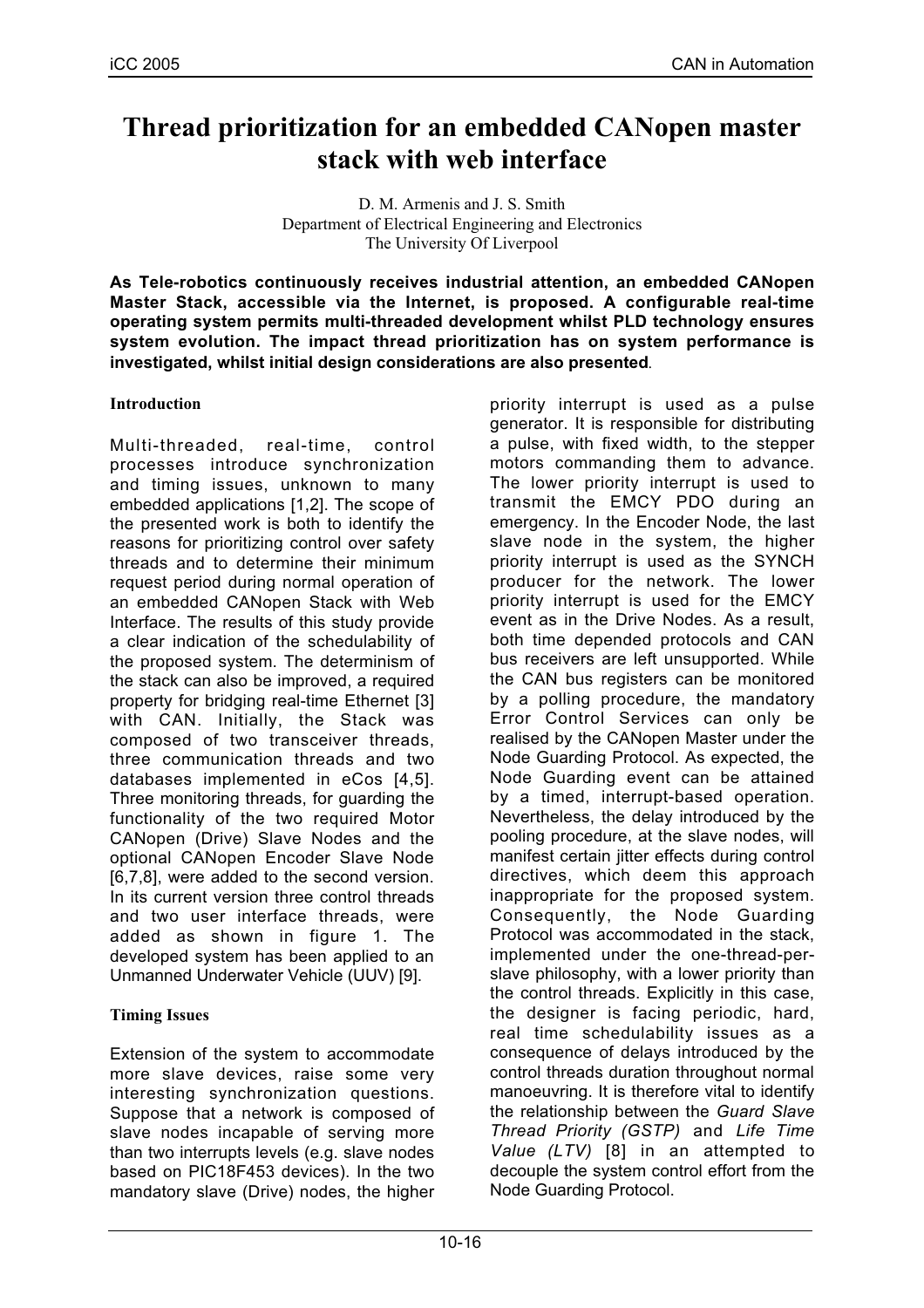

**Figure 1: Run-Time Threads**

Leung [10] states that a decrease in the *GSTP* (priority) can be achieved by increasing the *LTV* (deadline) under the notion of the deadline monotonic scheduling scheme. As such, a considerable increase in the Node Guarding Time (period) would have been able to accommodate the maximum system delay. Then again, a defective node must be identified instantly, in an attempt to contain the problem and ensure the system's graceful degradation, this is provided by a small Node Guarding period. In the current stage of the UUV development, where there is no Deliberative Module, the user can send low level commands to the robot on an irregular basis making the whole system sporadic. Assuming a fixed time interval where at least one command will be issued, the system becomes periodic. Therefore the proposed work differentiates slightly from the Node Guarding Protocol by permitting the Node Guarding Remote

Transmit Requests to occur at random intervals during the Node Life Time. This optimizes the Node Guarding time to the best functional time interval. In the following sections, two guarantees are proposed that ensures at least one Remote Transmit Request before the Node Life Time expires. Both approaches try to minimize the *LTV* until the system reaches the CPU's maximum utilization limit.

The remainder of the paper is organized in the following manner. Synchronization Techniques for the Node Guarding Threads are identified in the next section. This is followed by the Priority Assignment Calculations section where the schedulability of the system is tested. The methodology for the proposed tests is then presented. Subsequently, in the Discussion section, the worst case results are considered. The paper concludes by highlighting the importance of this work to the field of UUVs.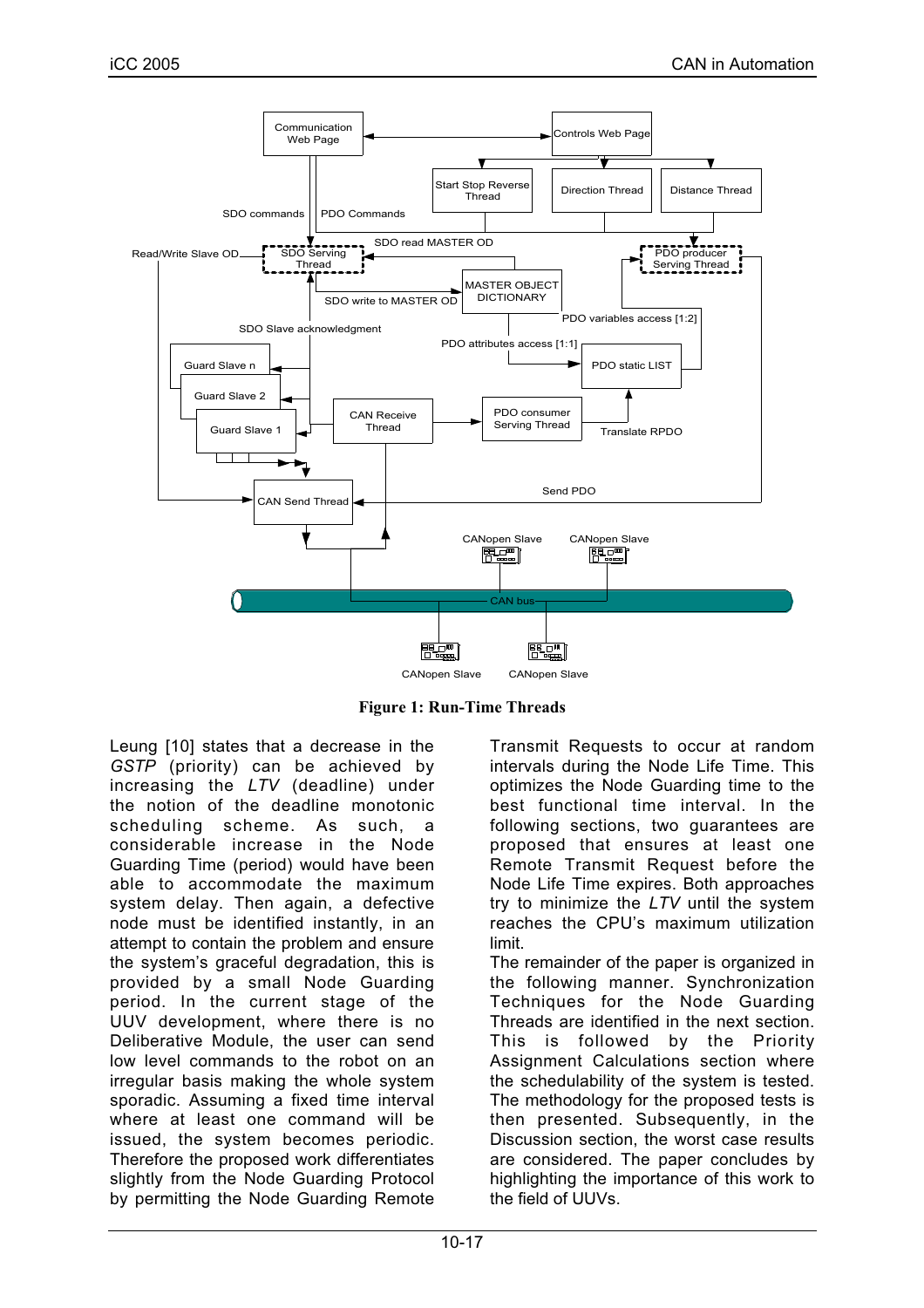#### **Synchronization Techniques**

Assuming one or more slave nodes, the developer might face the dilemma of organizing the Node Guarding Threads in one of four different ways as described in table 1.

|  |  | <b>Table 1: Synchronization Methods</b> |  |
|--|--|-----------------------------------------|--|
|--|--|-----------------------------------------|--|

| Synchronization<br><b>Methods</b> | <b>Same</b><br><b>GSTP</b> for<br>all slaves | <b>Same</b><br>LTV for<br>all slaves |
|-----------------------------------|----------------------------------------------|--------------------------------------|
|                                   |                                              |                                      |
|                                   |                                              |                                      |
|                                   |                                              |                                      |
|                                   |                                              |                                      |

I. In this method, the *GSTP* can be decreased by increasing the *LTV* individually for each node. Neither the priority nor the *LTV* is the same for any slave as shown in figure 2. Assuming that the constant  $C_{quard}$ , is the time necessary for a guard slave thread to be completed. If no higher priority thread is active this is subject only to code length and the processor speed,. It is also the same for all guard slave threads. Let *n* be the number of all mandatory Node Guarding Threads during the application. The minimum period for the highest priority thread is  $T^{\min}$  =  $n\cdot {\rm C}_{\rm guard}$  so that there is enough time for every thread to be completed before the first thread is overdue. Let *D* be an unexpected system delay (i.e. a higher priority thread becomes active) such that  $C_{\text{guard}} < D < T^{\text{min}}$ . Then for every thread *p* with:

$$
n \cdot C_{\textit{guard}} > p \cdot C_{\textit{guard}} + D \tag{1}
$$

where  $p \in [1..n]$ , the minimum *LTV* can be equal to the minimum period *Tmin*. Alternatively, the minimum *LTV* is:

$$
LTV_p^{\min} = D + (n + p - 1) \cdot C_{\text{guard}} \tag{2}
$$

This equation is subject to the time the delay occurred. As the delay approaches the lowest priority threads, the minimum *LTV* increases for all the system except for those threads that satisfy relationship  $(1).$ 



#### **Figure 2: Sync method I**

II. In this scenario the nodes all have the same *LTVmin* but a different *GSTP*. This case is illustrated in figure 3. The difference from method I is that all threads must satisfy equation (3), to ensure normal operation during a delay.

$$
LTV^{\min} = D + (2n - 1) \cdot C_{\text{guard}} \tag{3}
$$

Although (3) makes the system independent of the time the delay occurs, it introduces a uniform approach for the *LTV* which might not be desirable in some implementations.



**Figure 3: Sync method II**

III. In the third method all the threads have the same priority. Again the minimum *LTV* is  $LTV_{min} = n \cdot C_{quad}$  but many threads do accommodate larger values as shown in figure 4. In an event of a system delay only the threads that have  $LTV < C_{guard} \cdot a + D$  will fail regardless of the time that the delay occurred.



**Figure 4: Sync method III**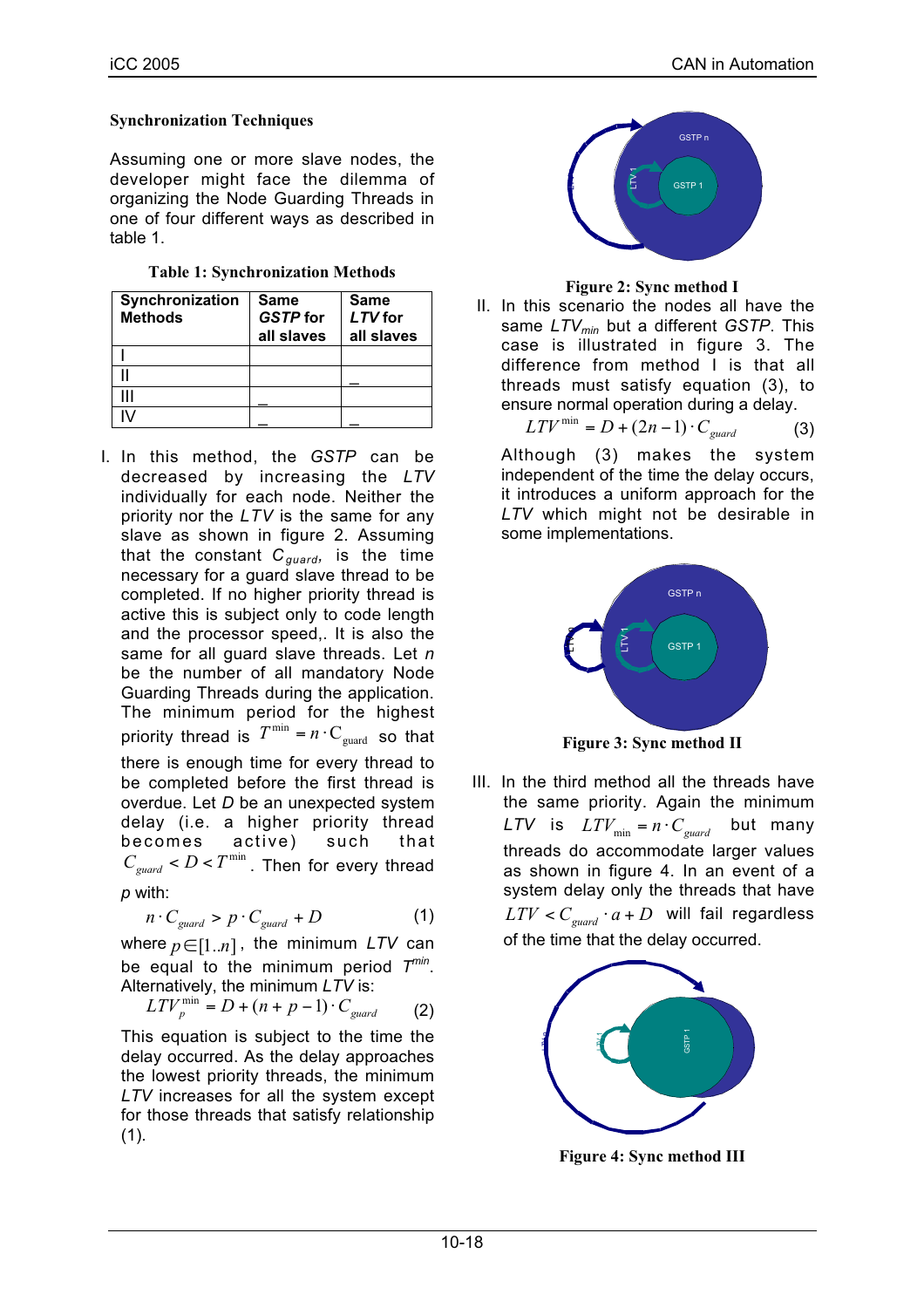IV. In the last method, all the threads are sharing both the same priority and the same *LTV* as illustrated in figure 5. If the delay satisfies the relationship  $n \cdot C_{\text{quad}} < D$ , all threads will fail but if  $n \cdot C_{\text{quad}} \geq D$  all threads will succeed.



**Figure 5: Sync method IV**

#### **Priority Assignment Calculations**

Timing trials of the control application determined the direction deadline on the UUV system. This is the maximum time of processor usage from the higher priority threads. It was found that 4350 ms was necessary for the UUV robot to execute a turn of 45 degrees from rest. This is the maximum permitted rotation angle for the vehicle due to its dynamics constraints. The two graphs shown in figure 6 illustrate the introduced delays. The worst case scenario is covered under the assumption that the CAN bus is inaccessible to the Guard Slaves Threads for the duration of the turn. In any other case the delay is reduced considerably but jitter effects may appear to the Drive Nodes. The timing of the deadline is mainly related to the acceleration and deceleration coefficients of the motor drives. Figure 6 depicts the calculated time duration for turning the vehicle with the current settings of the acceleration and deceleration coefficients. There are two main characteristics in such a system that must be accounted for in an accurate schedulability analysis.

- 1. There are only two groups of threads running during normal operation, the control threads and the Guard Slave Threads. They are not related and their access to the CAN bus is buffered under a FIFO policy, therefore they are asynchronous.
- 2. They are both sporadic in the sense that their execution interval is related to the user's unpredictable input but they



will not be executed more than once

**Figure 6: Turn duration travelling at full speed (top) and from rest (bottom)**

## **Methodology**

To obtain the necessary values for the tests, a hardware timer, normally the one used to drive the real-time clock, was used. Generally, this timer can be read with a resolution typically in the range of a few s. For each measurement, the operation was repeated a number of times. Time stamps were obtained at the beginning and at the end of each thread and they were analyzed, generating average (mean), maximum and minimum values. The sample variance (a measure of how close most samples are to the mean) was also calculated.

According to [11,12] the schedulability of a system can be measured by simple procedures, based upon the concept of *critical instants* [1]. Namely, they represent the times when all processes are released simultaneously. For a system, this is the time of the worst-case processor demand. If all threads can meet their deadlines at a critical instant then the system is said to be schedulable. For the system to be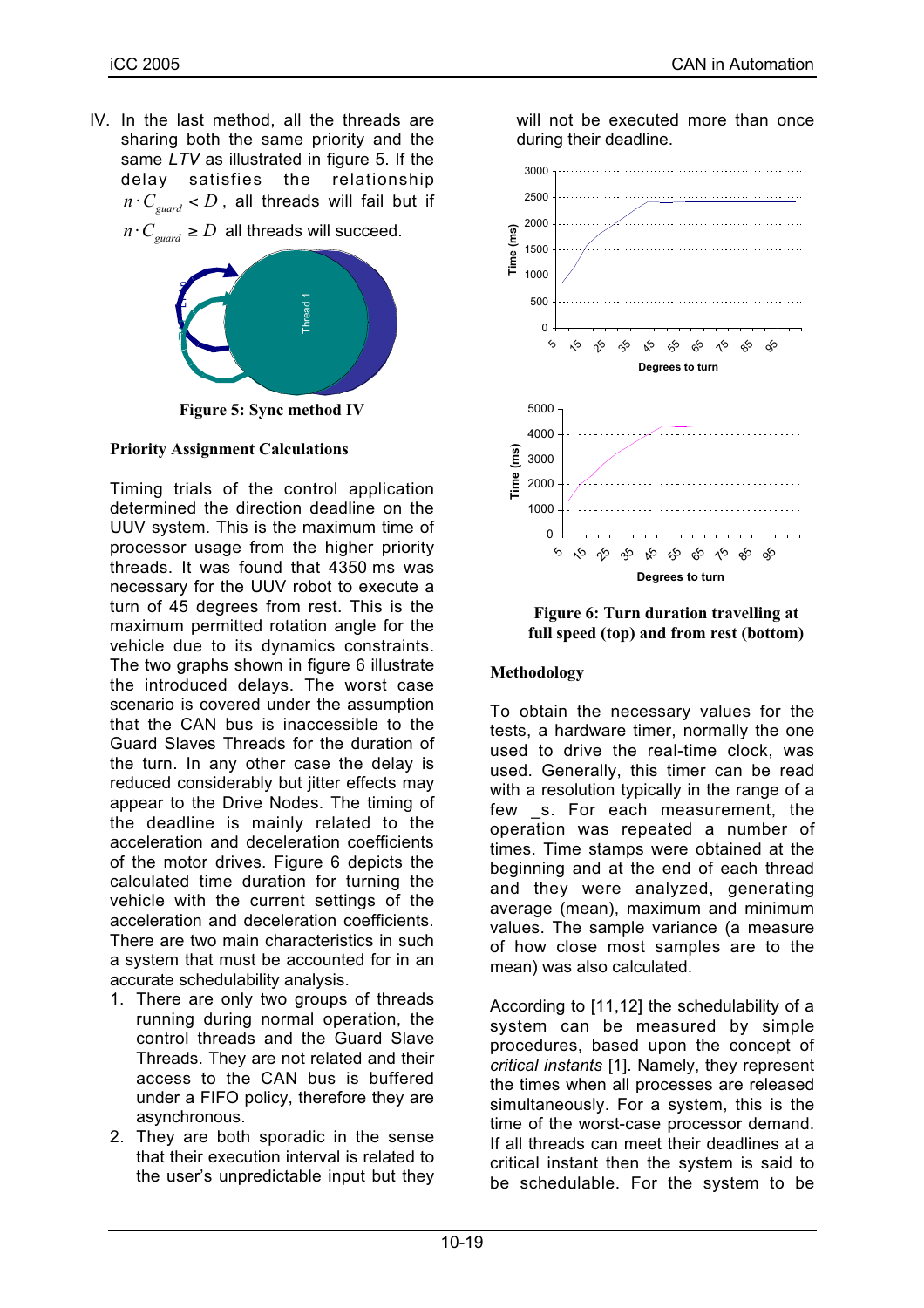schedulable any of the following equations must hold.

$$
\frac{I_{guard}^{t_0}}{t_0} + \frac{C_{guard}}{t_0} \le 1
$$
\n(4)

where  $t_0 = C_{dir} + C_{quad}$ 

$$
\frac{I_{guard}^{t_1}}{t_1} + \frac{C_{guard}}{t_1} \le 1
$$
 (5)

where  $t_1 = I_{\text{guard}}^{t_0} + C_{\text{guard}}$ 

With 
$$
I_{\text{guard}}^x = \left[ \frac{x}{T_{\text{dir}}} \right] \cdot C_{\text{dir}}
$$
 (6)

and  $x \in ]t_0, t_1]$ 

Where *x* is the space of critical instances, the times when the threads are being released.

Given that the Direction Thread must have a higher priority than the Guard Slave Threads, if the later is not to interfere with the control procedure, the deadline of the Direction thread must be less than the deadline of the Guard Slave Threads. The following properties were therefore assigned to the study:

## *For the Direction Thread:*

Direction Thread Computation Time

\n
$$
(C_{dir}) = \text{deadline} (D_{dir}) < \text{period}(T_{dir})
$$
\n
$$
C_{dir} = 4350 \text{ms},
$$
\n
$$
C_{distance} = 50 \text{ms},
$$
\n
$$
T_{dir} = (C_{dir} + C_{distance})
$$

By incrementing the period of the Direction Thread beyond its deadline, by a time equal to the Distance Thread computation time, distance commands can be issued between turns.

## *For the Guard Slave Thread:*

*Guard Thread Computation Time* (Cguard) < deadline (*LTV*) = period Cguard = 40ms

Substituting the above values into equation  $(4)$  and  $(5)$  proves that the system satisfies the equality for one Guard Slave Thread, therefore it is schedulable with its current priorities assignment. If more slaves are added to the system then for n Guard Slave Threads we have:

$$
I_{\textit{guard}}^x = \left[ \frac{x}{T_{\textit{sys}}} \right] \cdot C_{\textit{dir}}
$$

where 
$$
T_{sys} = (C_{dir} + C_{distance} + (n-1) \cdot C_{guard})
$$

Combining the above equations with equations (4) and (5), the schedulability of the system is proved once more.

#### **Discussion**

With reference to the aforementioned synchronization techniques, the advantages of having the same priority and different life time values can be clarified. When the Guard Slave Threads have different priorities, the system is prone to the duration of the delay as well as to the time the delay occurred. On the other hand when the same priorities are assumed the system performance depends solely on the duration of the interrupt.

In real-time operating systems, such as eCos [5], it is possible to calculate the maximum delay of the system but it is impossible to determine the time of the occurrence due to user unpredictability. Additionally, devices of different functionality often have different requirements for their life circle, thus each thread can be tailor-made to map the requirements of the relative slave node. Following the worst case delay of the UUV system and assuming full exploitation of the CAN bus with 127 slave nodes, the calculated  $LTV_{min}$  is given by:

$$
LTV_{\min} = 14.47 \sec \quad \text{for } n = 127
$$
 (7)

In any case this is the theoretically maximum delay. If the acceleration and declaration coefficients were increased then the *LTV* will be reduced due to the quicker response from the slave. Similarly if they were decreased, the improved idle time for the direction thread could result in a lower bus load, therefore permitting the Guard Slave Threads to run even sooner.